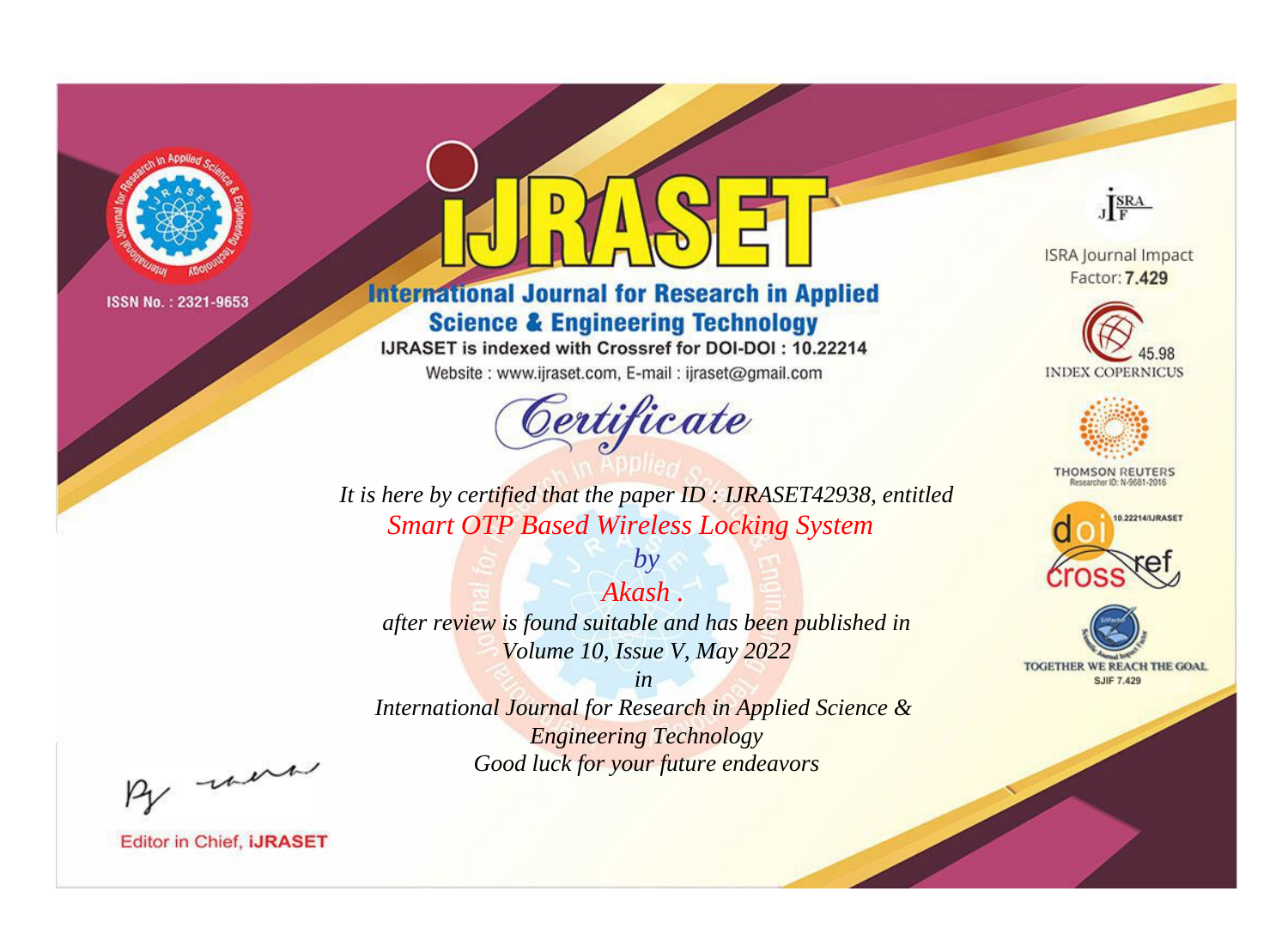

# **International Journal for Research in Applied Science & Engineering Technology**

IJRASET is indexed with Crossref for DOI-DOI: 10.22214

Website: www.ijraset.com, E-mail: ijraset@gmail.com



JERA

**ISRA Journal Impact** Factor: 7.429





**THOMSON REUTERS** 



TOGETHER WE REACH THE GOAL **SJIF 7.429** 

It is here by certified that the paper ID: IJRASET42938, entitled **Smart OTP Based Wireless Locking System** 

Anuj Kumar Singh after review is found suitable and has been published in Volume 10, Issue V, May 2022

 $by$ 

 $in$ International Journal for Research in Applied Science & **Engineering Technology** Good luck for your future endeavors

By morn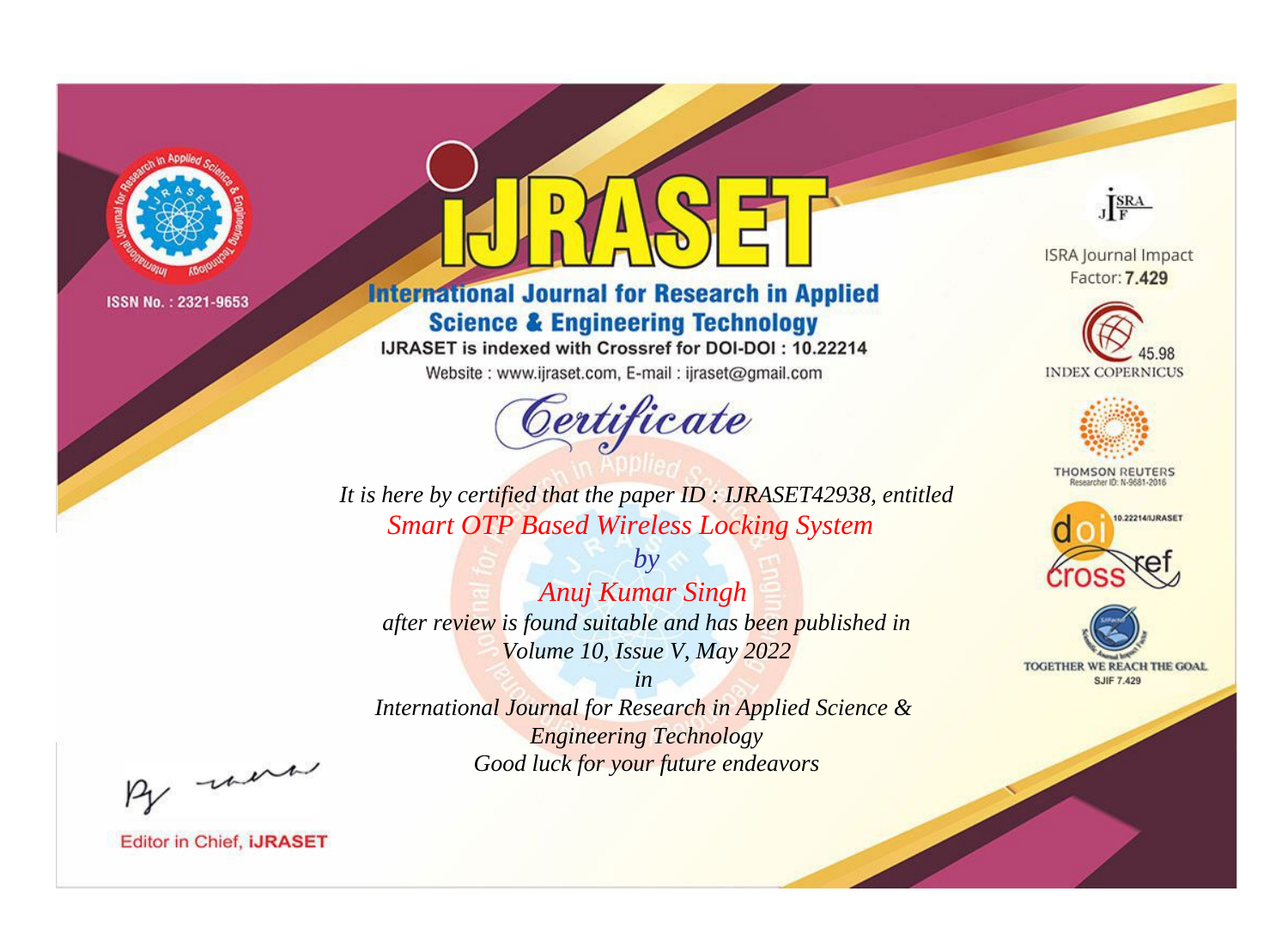

# **International Journal for Research in Applied Science & Engineering Technology**

IJRASET is indexed with Crossref for DOI-DOI: 10.22214

Website: www.ijraset.com, E-mail: ijraset@gmail.com



JERA

**ISRA Journal Impact** Factor: 7.429





**THOMSON REUTERS** 



TOGETHER WE REACH THE GOAL **SJIF 7.429** 

*It is here by certified that the paper ID : IJRASET42938, entitled Smart OTP Based Wireless Locking System*

*by Ashwini Kumar Singh after review is found suitable and has been published in Volume 10, Issue V, May 2022*

*in* 

*International Journal for Research in Applied Science & Engineering Technology Good luck for your future endeavors*

By morn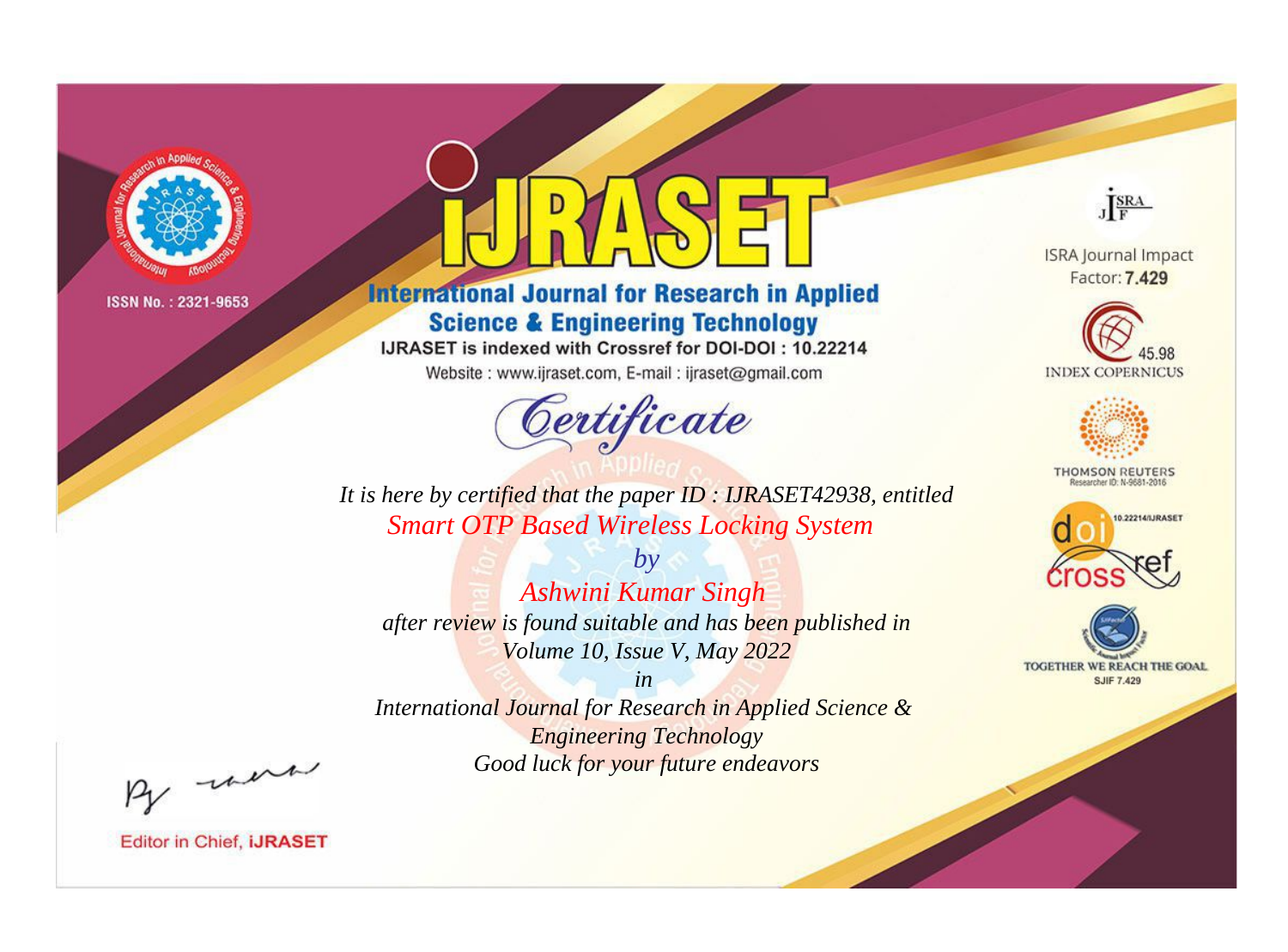

# **International Journal for Research in Applied Science & Engineering Technology**

IJRASET is indexed with Crossref for DOI-DOI: 10.22214

Website: www.ijraset.com, E-mail: ijraset@gmail.com



JERA

**ISRA Journal Impact** Factor: 7.429





**THOMSON REUTERS** 



TOGETHER WE REACH THE GOAL **SJIF 7.429** 

It is here by certified that the paper ID: IJRASET42938, entitled **Smart OTP Based Wireless Locking System** 

 $by$ **Prince Kumar Gupta** after review is found suitable and has been published in Volume 10, Issue V, May 2022

 $in$ International Journal for Research in Applied Science & **Engineering Technology** Good luck for your future endeavors

By morn